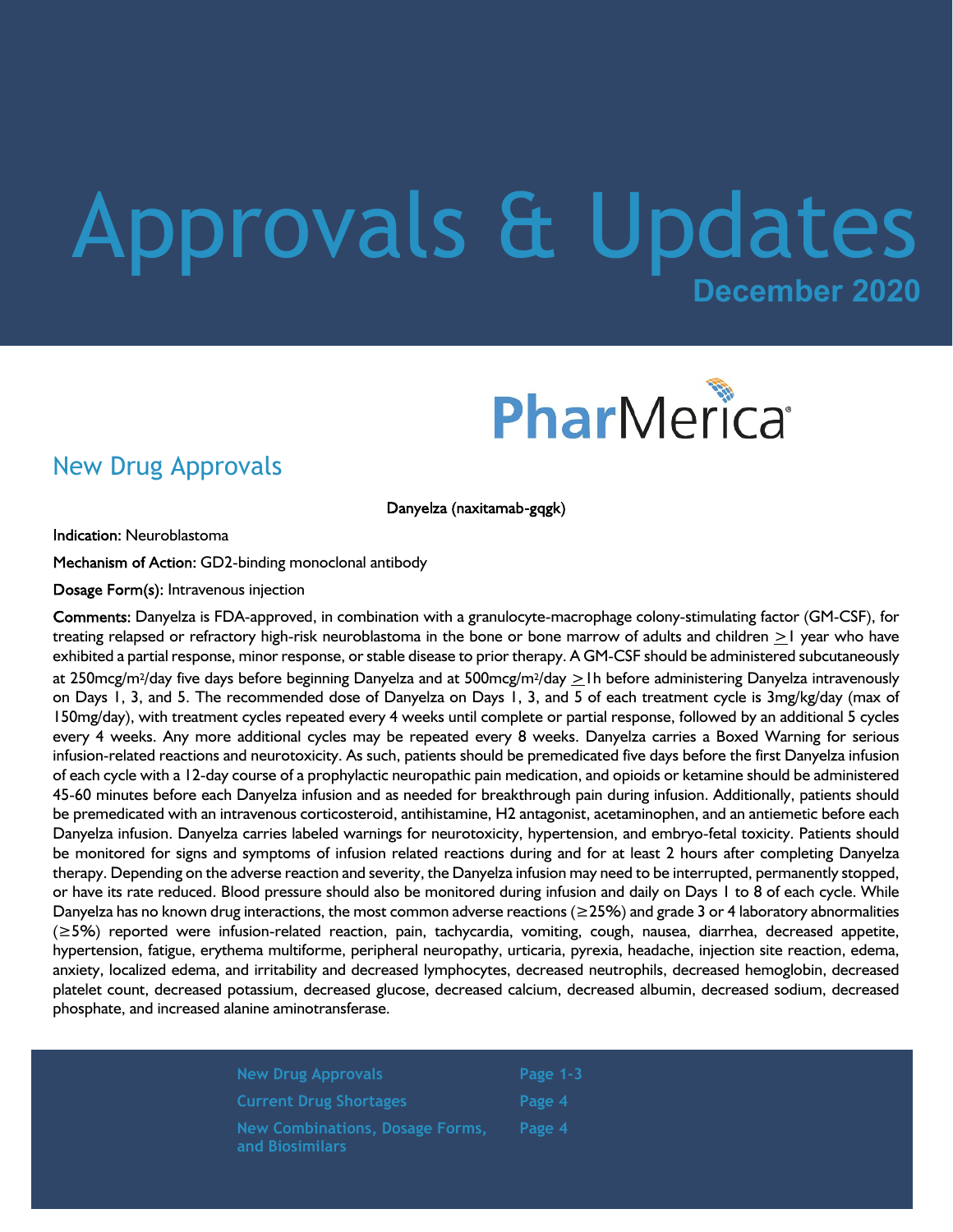## New Drug Approvals, Continued

Imcivree (setmelanotide)

**Indication: Obesity** 

Mechanism of Action: Melanocortin 4 (MC4) receptor agonist

Dosage Form(s): Subcutaneous injection

Comments: Imcivree is FDA-approved for chronic weight management in adults and children  $\geq$ 6 years with obesity caused by proopiomelanocortin (POMC), proprotein convertase subtilisin/kexin type 1 (PCSK1), or leptin receptor (LEPR) deficiency verified by genetic testing demonstrating variants in POMC, PCSKI, or LEPR genes that are interpreted as pathogenic, likely pathogenic, or of uncertain significance. Imcivree should be administered subcutaneously into the abdomen, thigh, or arm and dosed based on age. Depending on tolerability, the starting dose may be maintained or titrated up or down. Adults and children 12 years of age and older should start at 2mg once daily for 2 weeks, while children up to 6 years of age but under 12 years of age should start at 1mg once daily for 2 weeks. Doses may be increased or decreased as tolerated.

Imcivree carries labeled warnings for disturbance in sexual arousal, depression and suicidal ideation, skin pigmentation and darkening of pre-existing nevi, and risk of serious adverse reactions due to benzyl alcohol preservative in neonates and low birth weight infants. A full body skin examination should be conducted before initiating Imcivree and periodically throughout therapy to monitor for pre-existing and new pigmentary lesions. Additionally, gastrointestinal adverse reactions, new onset or worsening depression, and weight loss should be monitored. If a patient has not lost  $>5\%$  of baseline body weight or  $>5\%$  of baseline BMI (for a patient with continued growth potential) while taking Imcivree, it should be stopped. While no studies on Imcivree's drug-drug interaction potential have been conducted in humans, in vitro studies have suggested it has low potential for pharmacokinetic drug interactions associated with CYP450, transporters, and plasma protein binding. The most common adverse reactions (>23%) reported with Imcivree were injection site reactions, skin hyperpigmentation, nausea, headache, diarrhea, abdominal pain, back pain, fatigue, vomiting, depression, upper respiratory tract infection, and spontaneous penile erection.

#### Oxlumo (lumasiran)

Indication: Primary hyperoxaluria type I (PHI)

Mechanism of Action: HAOI-directed small interfering ribonucleic acid (siRNA)

Dosage Form(s): Subcutaneous injection

Comments: Oxlumo is FDA-approved for treating PH1 to reduce urinary oxalate in children and adults. Oxlumo should be administered subcutaneously into the abdomen, thigh, or side or back of the upper arms as a loading dose followed by a maintenance dose 1 month after the last loading dose, with both doses based on actual body weight. See prescribing information for weight-based dosing regimen. Oxlumo carries no Boxed Warnings or labeled warnings, no laboratory monitoring is required, and it has no known drug interactions. The most common adverse reaction (>20%) reported with Oxlumo was injection site reactions.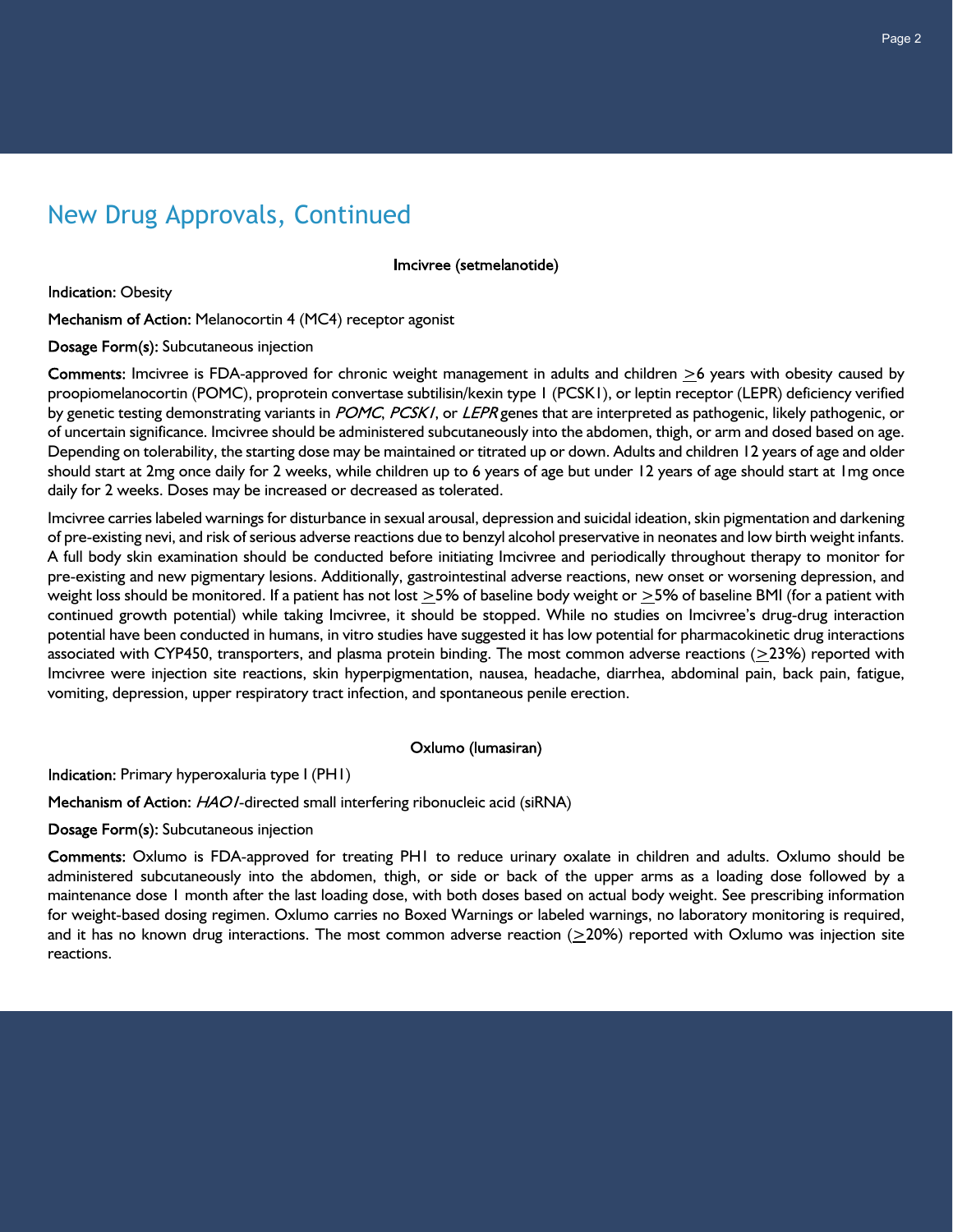### New Drug Approvals, Continued

Zokinvy (lonafarnib)

Indication: Hutchinson-Gilford progeria syndrome, processing-deficient progeroid laminopathies

Mechanism of Action: Farnesyltransferase inhibitor

#### Dosage Form(s): Capsule

Comments: Zokinvy is FDA-approved for lowering the risk of mortality in Hutchinson-Gilford progeria syndrome and treating processing-deficient progeroid laminopathies (with heterozygous LMNA mutation with progerin-like protein accumulation or homozygous or compound heterozygous ZMPSTE24 mutations) in patients  $\geq$ 12 months with a body surface area  $\geq$ 0.39m<sup>2</sup>. Zokinvy should be initiated at  $115mg/m^2$  by mouth twice daily with breakfast and dinner and increased to  $150mg/m^2$  twice daily after 4 months. All total daily doses should be rounded to the nearest 25mg increment. Capsules should be swallowed whole, but the contents may be mixed with Ora Blend SF, Ora-Plus, orange juice, or applesauce if unable to be swallowed whole. Zokinvy carries labeled warnings for risk of reduced efficacy or adverse reactions due to drug interactions, laboratory abnormalities, nephrotoxicity, retinal toxicity, impaired fertility, and embryo-fetal toxicity. An ophthalmologic exam should be conducted regularly and upon any new visual changes. Additionally, complete blood count (CBC), liver enzymes, serum creatinine, blood urea nitrogen (BUN), serum electrolytes, and adverse reactions should be monitored. Concomitant administration of Zokinvy with strong or moderate CYP3A inhibitors or inducers, midazolam, lovastatin, simvastatin, or atorvastatin is contraindicated. Concomitant administration with weak CYP3A inhibitors should be avoided; however, if unavoidable, Zokinvy should be lowered or continued at 115mg/m2 twice daily. Concomitant administration with CYP2C9 inhibitors should be avoided; but, if unavoidable, patients should be closely monitored for arrythmias, syncope, and heart palpitations. The most common adverse reactions  $(225%)$ reported with Zokinvy were vomiting, diarrhea, infection, nausea, decreased appetite, fatigue, upper respiratory tract infection, abdominal pain, musculoskeletal pain, electrolyte abnormalities, decreased weight, headache, myelosuppression, increased aspartate aminotransferase, decreased blood bicarbonate, cough, hypertension, and increased alanine aminotransferase.